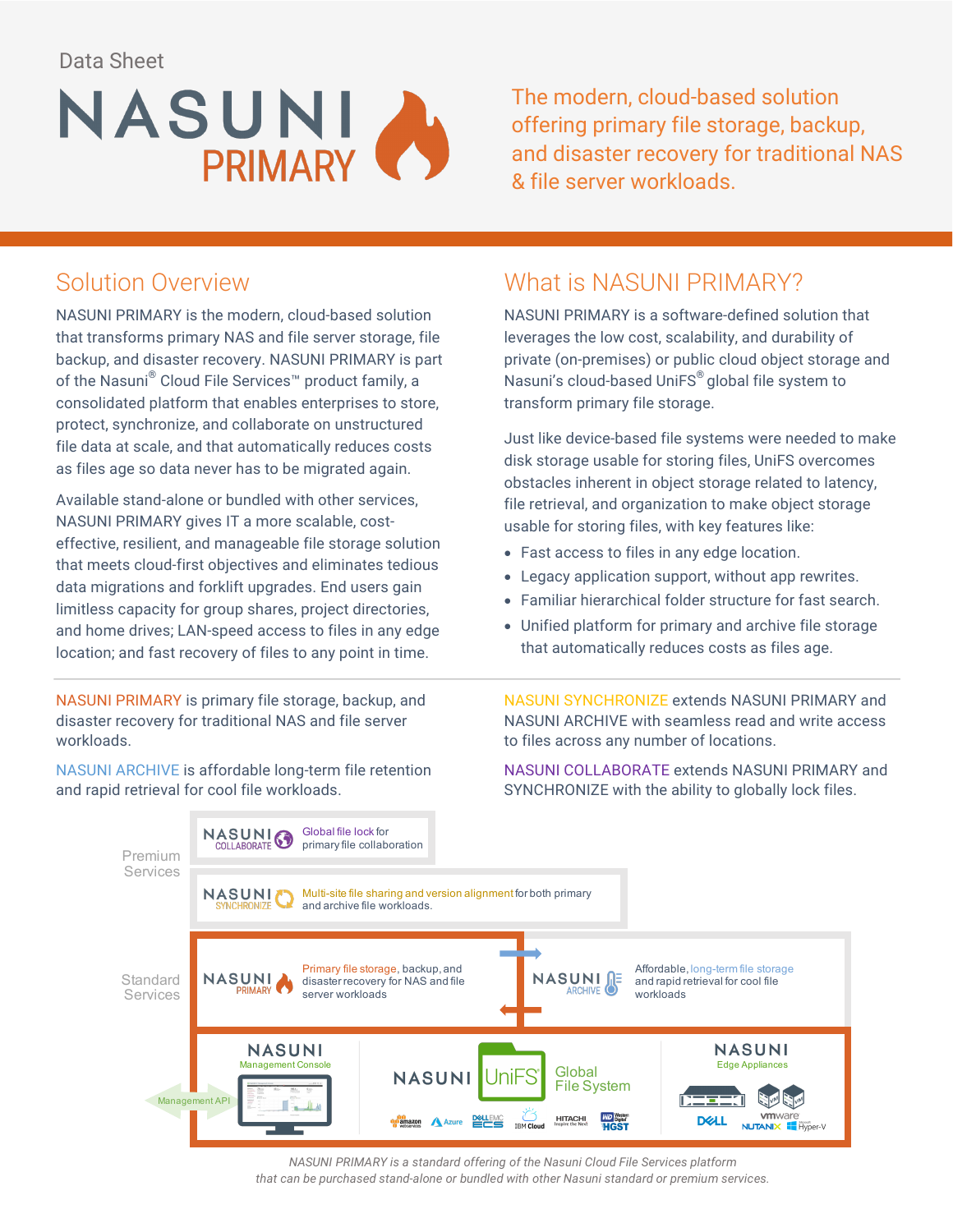

Nasuni Cloud File Services – NASUNI PRIMARY

#### How Does NASUNI PRIMARY Work?

**NASUNI.** 

Nasuni's patented **UniFS global file system** ingests files through virtual or physical Nasuni Edge Appliances using standard CIFS and NFS file sharing protocols. Files are encrypted, compressed, and de-duplicated, then stored as objects in object storage, while keeping them fully accessible as WORM files, with all original permissions and metadata intact.

Files can be recalled from object storage in seconds and accessed through edge appliances, which are sized to fit the active file workload in each location. Intelligent caching yields a 99% hit rate, minimizing public cloud egress fees and ensuring files are accessible to users and applications at local LAN speeds, even though the appliance hardware footprint is typically 20% that of a legacy NAS device or file server. Cached copies of files are automatically cleared from the appliance over time as they age, leaving only the permanent, immutable "gold" copies in object storage.

Capacity scales without limit because each edge appliance is merely a caching front end to cloud object storage. Yet, file access performance scales linearly without degradation because any number of appliances of any size can be deployed in any location.

Nasuni automatically tracks when primary files become inactive and classifies them as NASUNI ARCHIVE, greatly reducing costs and eliminating the need to migrate file data to other storage tiers.

When combined with the optional NASUNI SYNCHRONIZE service, NASUNI PRIMARY provides the unique ability to seamlessly share primary file data across any number of sites.

#### How Does NASUNI PRIMARY Improve Data Protection?

NASUNI PRIMARY includes next-generation snapshot technology called Nasuni Continuous File Versioning™ that eliminates the cost and complexity of traditional file backup. With this advanced technology, the small fragments of files that change are continuously collected, compressed, de-duplicated, and encrypted, then stored in object storage as their own unique versions.

Each version is stored as WORM (Write Once Read Many) to create an immutable, infinite history of every file. Any version can be recalled in minutes using the self-service Windows Explorer Previous Version feature, or remotely restored to any location by IT through the Nasuni Management Console.

Recovery Point Objectives (RPO) and Recovery Time Objectives (RTO) can be reduced to minutes, providing a much higher level of protection against Ransomware, user error, and infrastructure outages than traditional third party backup solutions.



*UniFS is the only file system based natively in cloud object storage that provides unlimited scalability, fast file access from any number of locations, industry-leading RPO/RTO, and rapid disaster recovery without dedicated DR sites.*



*Nasuni Continuous File Versioning breaks down the snapshot process into smaller sections of a volume using a technique called "data sharding" that is more efficient, less disruptive, and more scalable than taking a large single point in time snapshot of an entire volume, enabling faster recoveries and more frequent recovery points.*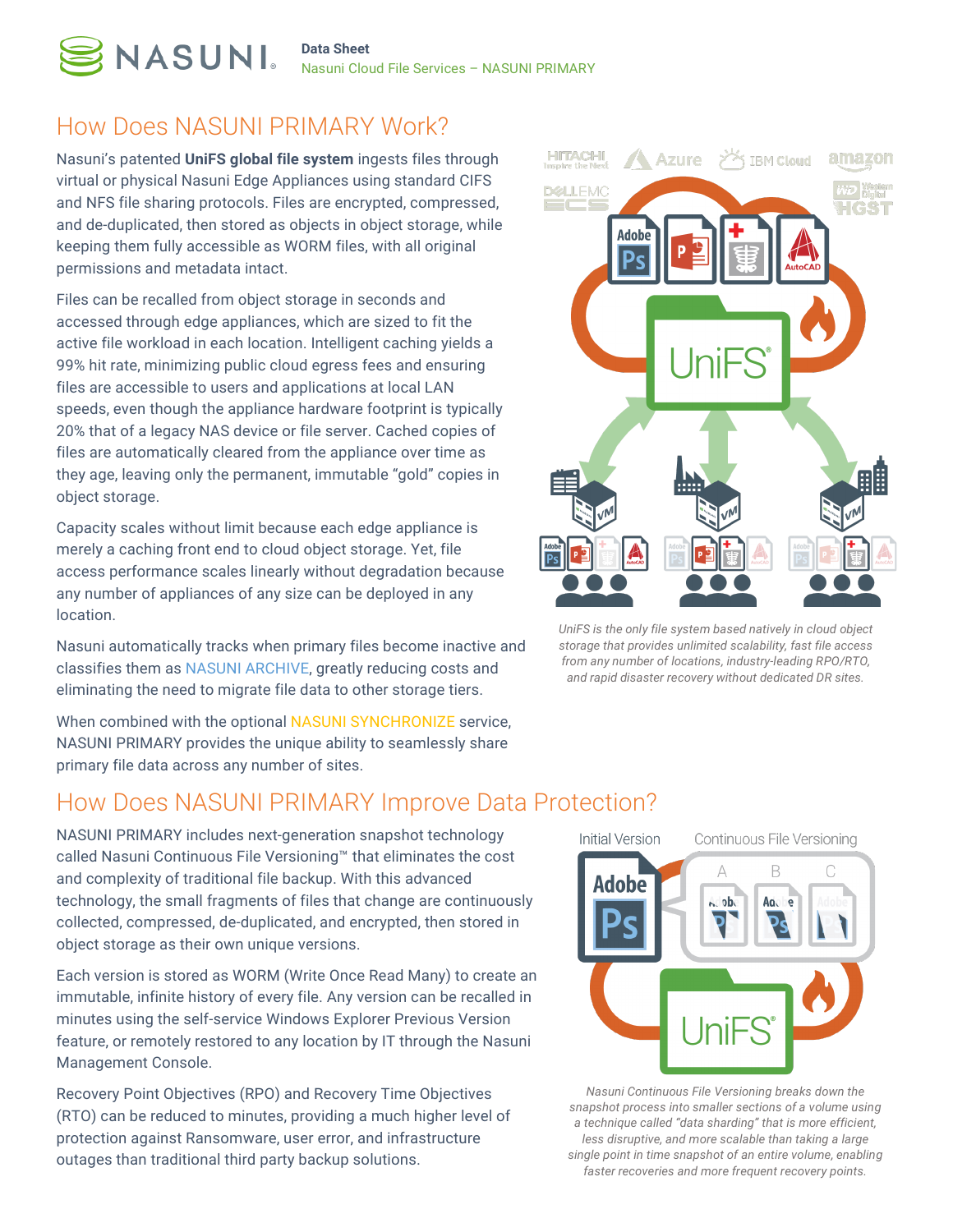Nasuni Primary also eliminates the cost and complexity of dedicated disaster recovery (DR) infrastructure. Nasuni Edge Appliances can be quickly instantiated in a public cloud or in any on-premises location with a connection to cloud object storage. With all metadata stored natively in object storage, the UniFS global file system can rehydrate edge appliances with metadata, followed by the actively used files, in less than 15 minutes after a DR event.

## How Does NASUNI PRIMARY Enable Multi-Site File Sharing?

When combined with the premium NASUNI SYNCHRONIZE service, NASUNI PRIMARY provides the unique ability to seamlessly share active file data across any number of sites and present a single global name space to all users.

NASUNI SYNCHRONIZE propagates file changes made on one edge appliance first to cloud object storage, then to any other edge appliances that have cached the file. Nasuni Global Volume Manager™ technology aligns file changes from multiple appliances based on date and time stamps, ensuring all files changes are properly sequenced in object storage.

The need for private WAN/MPLS, file transfer, Distributed File System Replication (DFS-R), and WAN acceleration solutions are minimized by Nasuni's caching architecture. When deployed with public cloud object storage, Nasuni uses public internet links to offload file synchronization traffic from the WAN to reduce costs even further.

## How Does NASUNI PRIMARY Enable Multi-Site File Collaboration?

The NASUNI COLLABORATE premium service adds Nasuni Global File Lock™ technology on top of the NASUNI SYNCHRONIZE and NASUNI PRIMARY services to ensure only one user can modify a given file at a time. Designed as a scalable cloud service with redundant lock servers and lock server failover built-in, NASUNI COLLABORATE with Nasuni Global File Lock eliminates the data corruption – and productivity loss – that can be caused by file version conflict. Like all other Nasuni services, NASUNI COLLABORATE cannot "see" customer data. Rather, it leverages a one-way encrypted hash of the file being locked to ensure only one user can update a given file at a time.

| <b>Cloud object storage</b>             | <b>Public Cloud:</b> Amazon S3; Azure Blob; Dell EMC Virtustream; Google Cloud Storage<br>Private Cloud (On-Premises): Dell EMC ECS; Hitachi Object Storage; IBM Cloud Object Storage;<br><b>Western Digital ActiveScale</b> |
|-----------------------------------------|------------------------------------------------------------------------------------------------------------------------------------------------------------------------------------------------------------------------------|
| <b>Primary capacity</b>                 | Limitless $-$ capacity of cloud storage                                                                                                                                                                                      |
| <b>Maximum</b> # files                  | <b>Limitless</b>                                                                                                                                                                                                             |
| <b>Maximum file size</b>                | Limitless                                                                                                                                                                                                                    |
| <b>Nasuni Edge</b><br><b>Appliances</b> | Virtual: Amazon EC2; Azure VMs; Microsoft Hyper-V; Nutanix AHV; VMware ESXi<br>Physical: Nasuni Dell OEM appliances in various configurations - see Nasuni Edge Appliance data sheet                                         |
| <b>Access/migration</b>                 | CIFS, NFS, and HTTPS protocol support to support any app; automated migration to cloud storage                                                                                                                               |
| <b>Retention period</b>                 | Customizable                                                                                                                                                                                                                 |
| <b>Versioning frequency</b>             | As often as once a minute                                                                                                                                                                                                    |
| <b>Storage reduction</b>                | Average 40% through deduplication and compression                                                                                                                                                                            |
| <b>Security</b>                         | Files encrypted using AES 256 with customer-owned keys; stored in WORM format (never overwritten)                                                                                                                            |
| <b>Authentication</b>                   | Active Directory and LDAP integration for file authentication and access                                                                                                                                                     |
| <b>Disaster recovery</b>                | Local warm standby to mitigate device failure and remote (cloud) warm standby to mitigate site failure                                                                                                                       |
| <b>Number of locations</b>              | Read and write access from any number of locations with NASUNI SYNCHRONIZE premium service                                                                                                                                   |
| <b>Retrieval time</b>                   | Seconds from cloud storage; milliseconds from Nasuni Edge Appliance cache                                                                                                                                                    |
| <b>Logging</b>                          | Built-in and API for integration with Syslog and other third-party tools                                                                                                                                                     |
| <b>File Auditing</b>                    | Integration with Varonis Data Security Platform for threat detection and Chain of Custody monitoring                                                                                                                         |
| <b>Programmability</b>                  | REST API with Etag support and Active Directory-based authentication                                                                                                                                                         |
| <b>Licensing</b>                        | Priced per TB; annual subscription; cloud object storage purchased separately                                                                                                                                                |

# **Specifications**